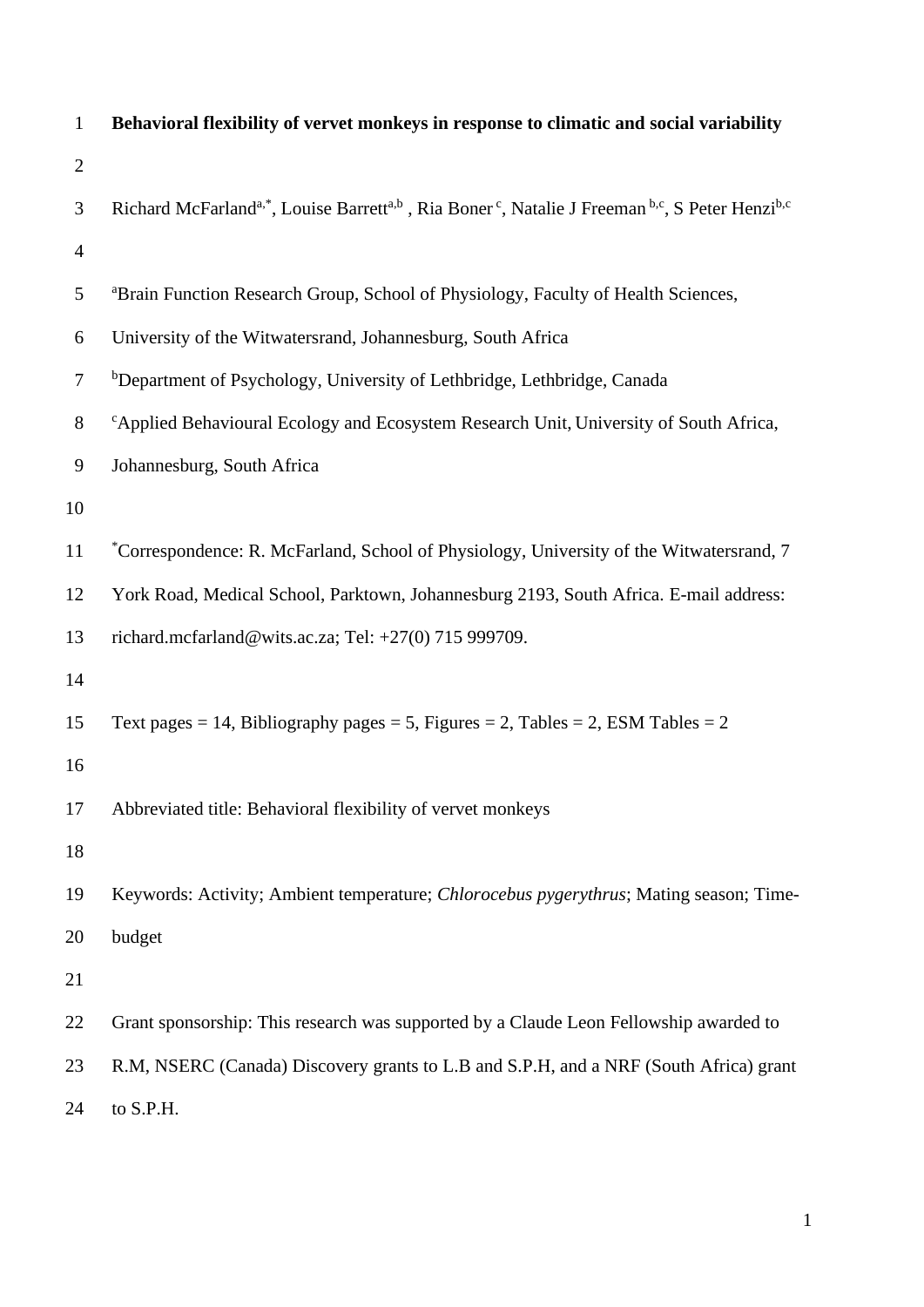## A**bstract**

 Responses to environmental variability sheds light on how individuals are able to survive in a particular habitat and provides an indication of the scope and limits of its niche. To understand whether climate has a direct impact on activity, and determine whether vervet monkeys have the behavioral flexibility to respond to environmental change, we examined whether the amount of time spent resting and feeding in the non-mating and mating seasons were predicted by the thermal and energetic constraints of ambient temperature. Our results show that high temperatures during the non-mating season were associated with an increase in time spent resting, at the expense of feeding. Cold temperatures during the non-mating season were associated with an increase in time spent feeding, at the expense of resting. In contrast, both feeding and resting time during the mating season were independent of temperature, suggesting that animals were not adjusting their activity in relation to temperature during this period. Our data indicate that climate has a direct effect on animal activity, and that animals may be thermally and energetically compromised in the mating season. Our study animals appear to have the behavioral flexibility to tolerate current environmental variability. However, future climate change scenarios predict that the time an animal has available for behaviors critical for survival will be constrained by temperature. Further investigations, aimed at determining the degree of behavioral and physiological flexibility displayed by primates, are needed if we are to fully understand the consequences of environmental change on their distribution and survival.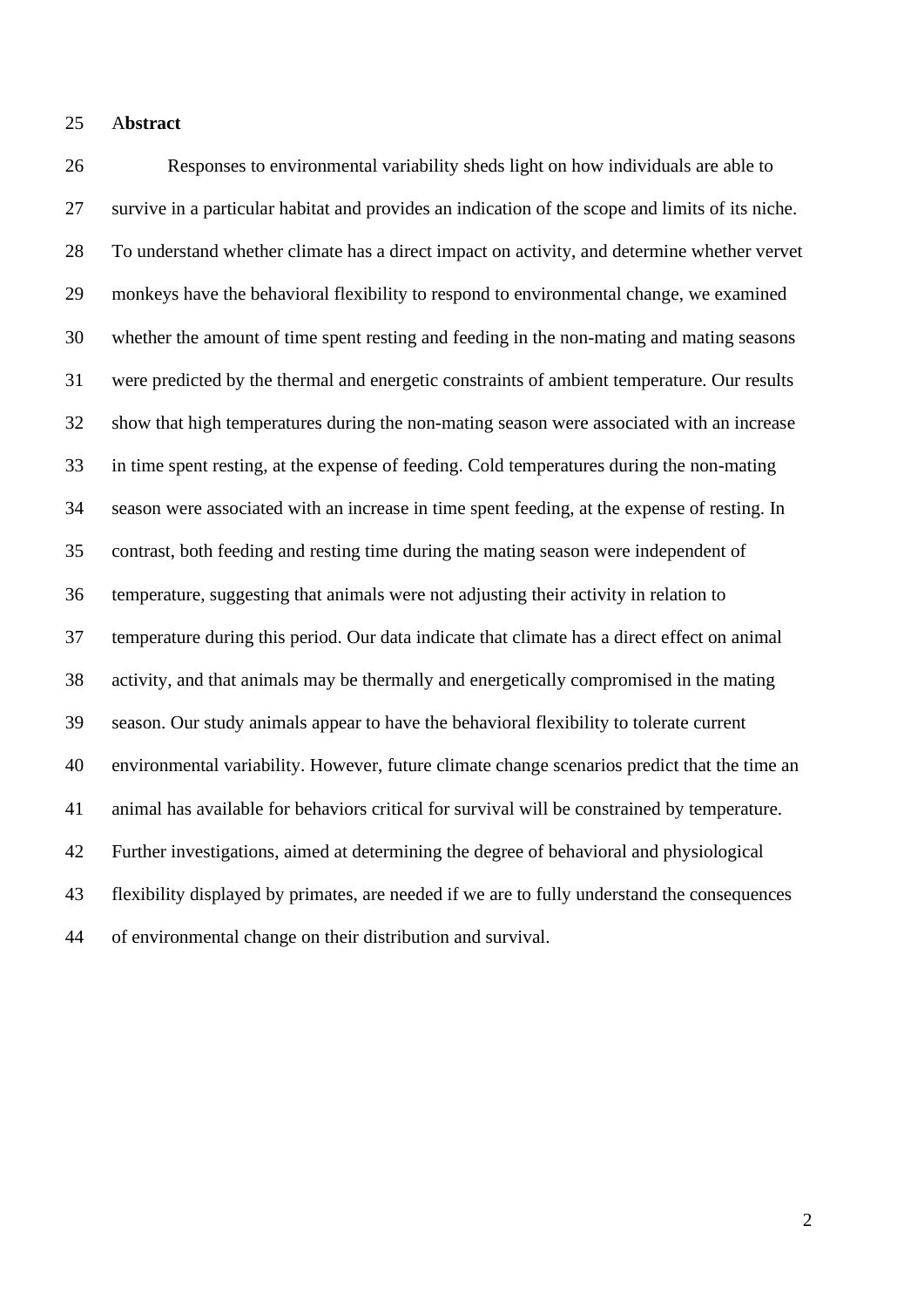The trade-offs involved in balancing energy and time budgets have long been a focus of behavioral research. Among primates, the constraints imposed by intense sociality add an extra layer of complexity, as animals must trade off the benefits of group living (e.g., protection from predators) against the costs of competing within these groups for resources. Animals must also make compromises between different activities, such as feeding, resting socializing and moving, that reflect the attempt to maintain a positive energy balance while remaining coordinated with their conspecifics. In many cases, the trade-offs between different maintenance activities have been shown to reflect differences in resource abundance and quality, which dictates the amount of time that must be devoted to feeding, which then necessarily limits the amount of time available for other activities (Dunbar et al., 2009). In particular, the ability to engage socially with others has been shown to have consequences for both long- and short-term survival (Silk et al., 2009, 2010; Schülke et al., 2010; McFarland and Majolo, 2013). Social behaviors like grooming may also play a role in maintaining group cohesion over time, whereas a lack of social maintenance may result in groups becoming destabilized, leading to group fission (Henzi et al., 1997) and the potential loss of sociality benefits. Time available to rest has often been considered simply as a 'reserve' of time left over after other essential activities have been fulfilled (Dunbar, 1992). More recently, two separate forms of resting have been identified (e.g., Dunbar et al., 2009): 'free' resting time, defined as a reserve of time that can be converted into additional feeding, moving or socializing, and 'enforced' resting time, defined as the time required for thermoregulation and digestion. Due to the importance of thermoregulation and digestion, constraints on available resting time may have consequences for a species' ability to exist in particular habitats (Korstjens et al., 2010).

 Given potential thermoregulatory constraints, it is clear that climate, namely ambient temperature and rainfall, may pose a very direct constraint on activity, in addition to its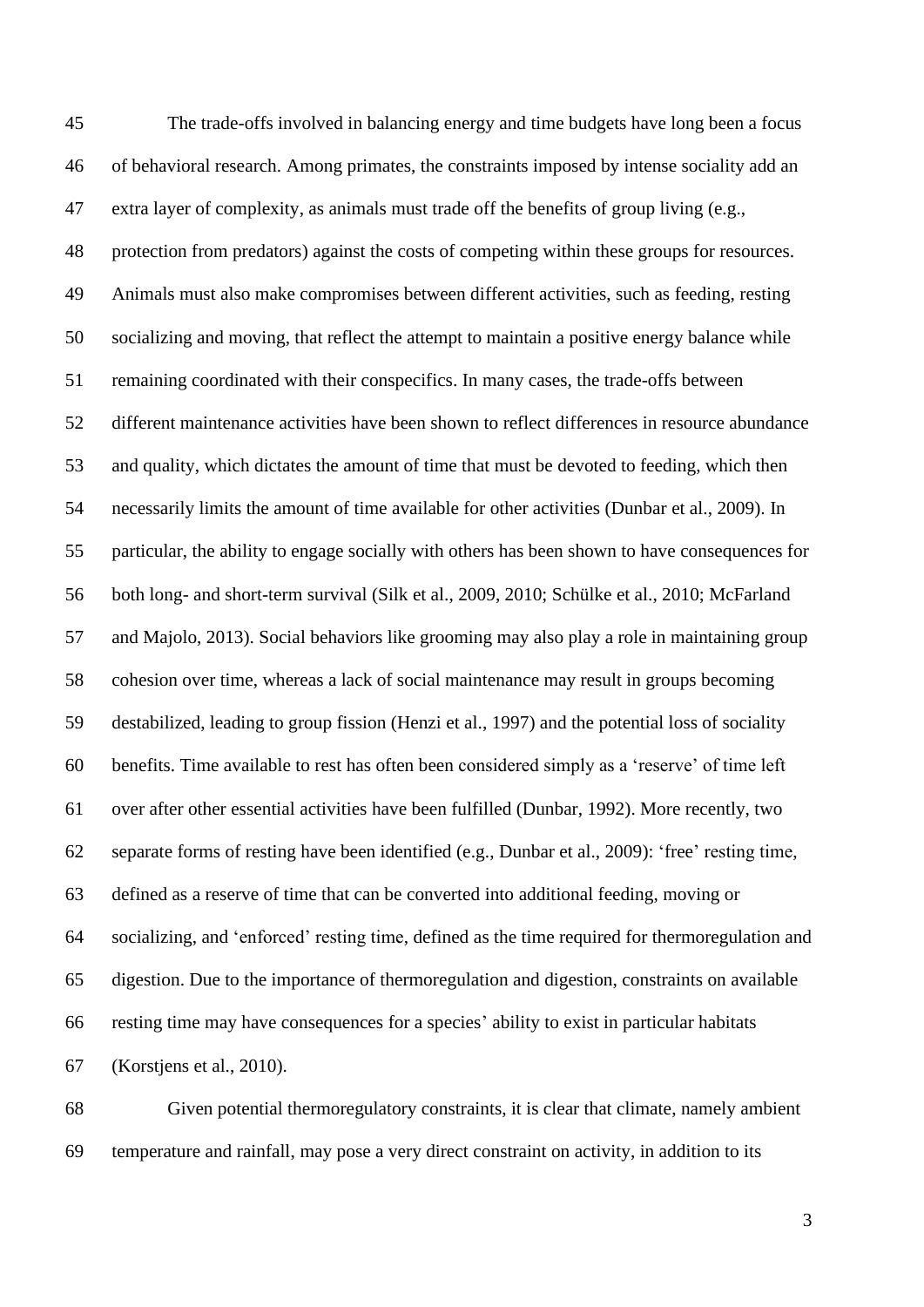impact on the quality and distribution of available food resources (e.g., Del Grosso et al., 2008), and hence the amount of time an animal needs to spend feeding to fulfill its energetic requirements. The "thermoneutral zone" is defined as the range of environmental temperatures within which an animal's metabolic rate and evaporative heat loss is minimal (Gordon, 1985). For primates, the thermoneutral zone is approximately 25 to 30°C (Elizondo, 1977). The maintenance of homeothermy in primates involves a combination of both autonomic and behavioural processes, where behavioural changes should be used first as a means to conserve the water and energy required for autonomic processes.

 To date, the impact of direct climatic constraints on activity budgets has received little attention. We do know that, at high temperatures, some studies have revealed that animals tend to spend more time resting (Stelzner, 1988; Hill, 2006; Campos and Fedigan, 2009; Korstjens et al., 2010; Sato, 2012; Majolo et al., 2013), and that resting and shade-seeking are critical for thermoregulation (e.g., Campos and Fedigan, 2009): high heat load can cause severe dehydration and potentially fatal hyperthermia (Taylor, 1970). In contrast to the reduced demand for shade-seeking and resting in colder temperatures, the energetic demands of thermoregulation and digestion are higher in cold conditions (Satinoff, 2011), meaning more time needs to be spent feeding (Satinoff, 2011; Majolo et al., 2013)

 The majority of social primates need to spend time maintaining their grooming relationships with conspecifics, which is also likely to detract from their time available to feed and rest. Other forms of social demand, such as mating, may also constrain activity, especially among seasonal breeders where mating effort is concentrated into a short period. Among these species, males in particular can spend significant amounts of time competing for and mate-guarding females (Henzi and Lucas, 1980; Muller and Wrangham, 2009). If this occurs at the expense of feeding and resting, it may cause them to become thermally and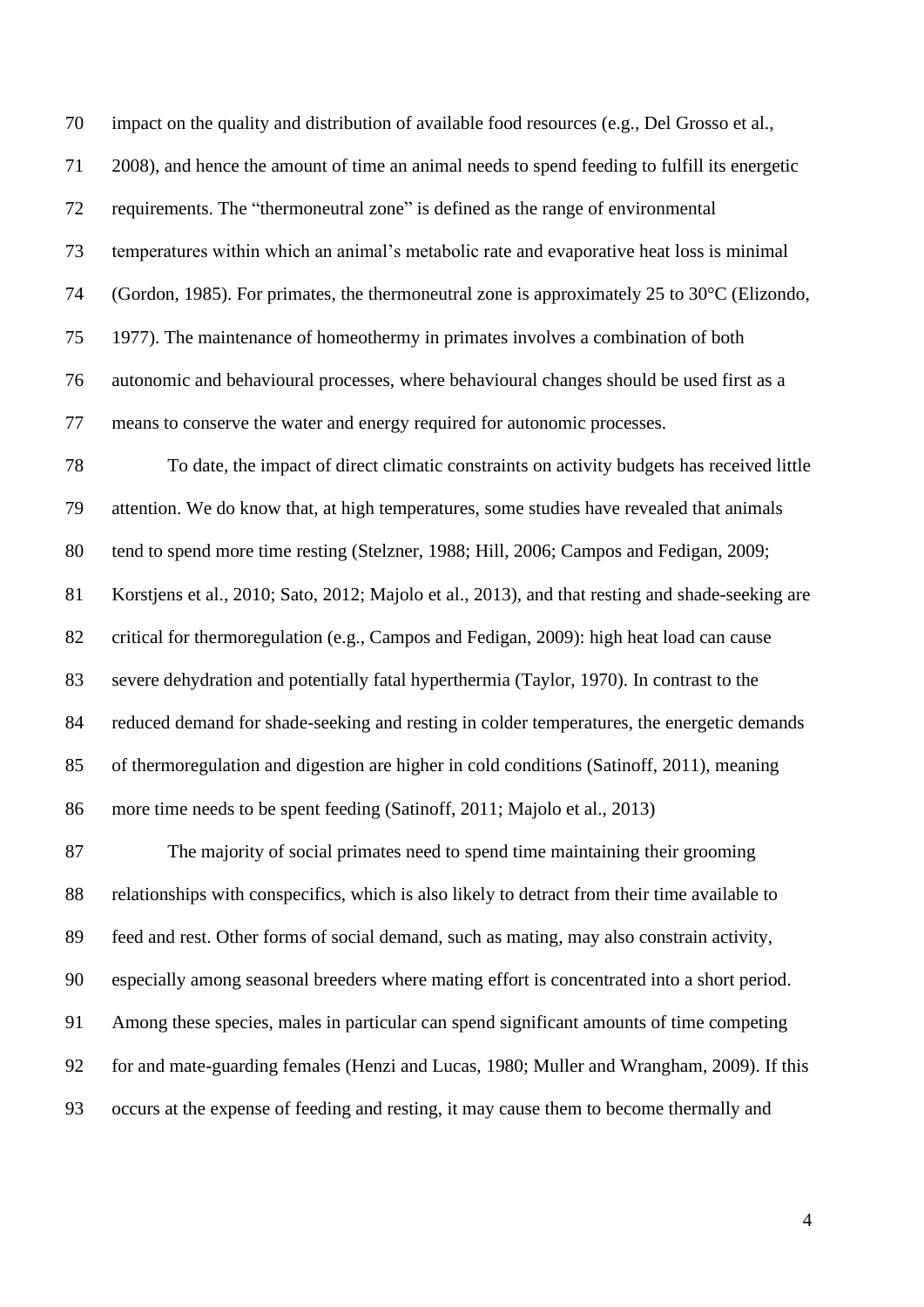energetically compromised. Females may also be compromised due to time constraints imposed on them by male socio-sexual behavior.

 Future climate change scenarios predict that, over the next 100 years, South Africa will be exposed to increased aridity and higher annual temperatures (Midgley et al., 2001). This in turn is expected to have a significant impact on species survival and distribution (Erasmus et al., 2002; Hoffman et al., 2009; Korstjens et al., 2010). Here, we explore direct climatic effects on the on activity of wild vervet monkeys (*Chlorocebus pygerythrus*), during both the non-mating and mating seasons, as a means of assessing how animals prioritize behavior and whether they possess sufficient behavioral flexibility to adjust their activity budget in response to competing demands. As we will show, this investigation is particularly relevant to vervet monkeys living below the equator, in a semi-desert habitat, as they experience a highly variable seasonal climate. Given that (i) our study population in the semi- arid Karoo is at the most southerly limits of the vervet distribution and (ii) is a challenging habitat for such a water-dependent species (McDougall et al., 2010), it becomes pertinent to assess the scope and limits of their behavioral flexibility in response to current climatic fluctuations.

 During the non-mating season, we predicted that (i) higher ambient temperatures would be associated with increased resting time, in order to reduce heat load and water loss, whereas feeding would be prioritized at cold temperatures to fulfill the increased energetic demands of thermoregulation. During the mating season, we predicted that (ii) both males and females would become thermally and energetically compromised compared to the non- mating season because of the additional time-constraints imposed by socio-sexual behavior. We therefore predicted that (iii) time spent resting and feeding by each sex would be unresponsive to temperature during this period. In all our analyses, we controlled for the effects of estimated food abundance and group size on activity patterns, allowing us to test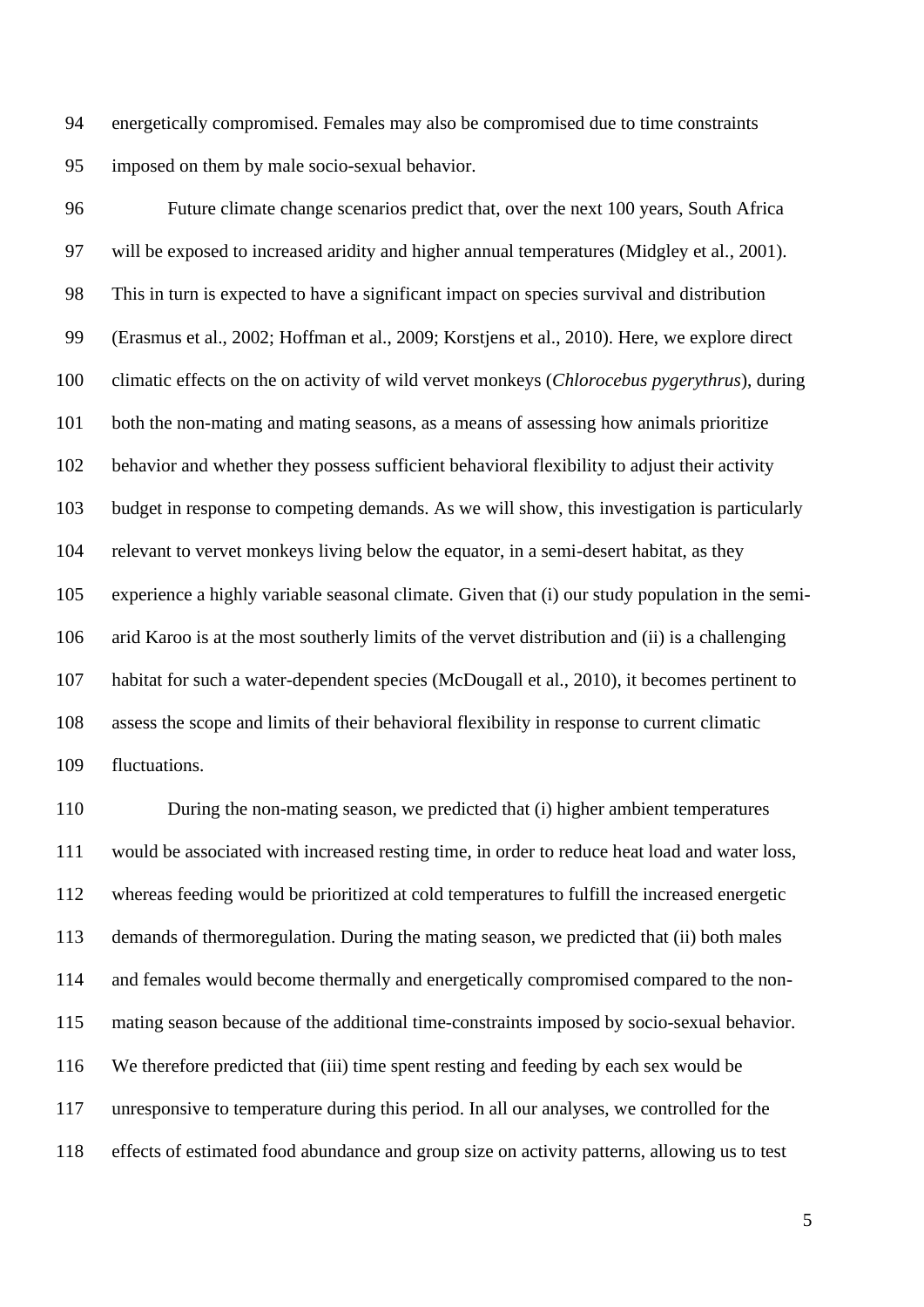the relative importance of climatic and ecological factors on activity patterns. That is, we took into account the fact that, when food abundance is low and group size is larger, more time is expected to be spent searching for food due to increased feeding competition (i.e. rates of aggression and patch depletion: Janson, 1988; Isbell 1991) and that, when group sizes are larger, more time is expected to be spent socializing as more social relationships need to be managed to maintain group cohesion (Dunbar, 1991; Lehmann et al., 2007).

- 
- 

## **METHODS**

 Data were collected between January 2009 and March 2013 from two groups (named RBM and RST) of wild vervet monkey living on the Samara Private Game Reserve in the 129 Karoo, Eastern Cape, South Africa (32°22'S, 24°52'E). Our study region is characterized as semi-arid riparian woodland, where our study animals feed predominantly on seeds, flowers, leaves, berries, gums and insects. For more details of their diet, see Pasternak et al. (2013). Vervet monkeys live in multi-male, multi-female societies (e.g., Isbell et al., 1991). Females are philopatric and males tend to emigrate from their natal group at the onset of puberty. Vervet monkeys are seasonal breeders and increased rates of male migration are typically observed at the onset of the mating season (Henzi and Lucas, 1980). During the mating season, males compete for access to mating opportunities with females. 137 Data were collected from all adult (males  $\geq$  6 years; females  $\geq$  4 years) and sub-adult

138 (males  $=$  4 to 5 years; females  $=$  3 to 4 years) group members. Over the entire study period,

the average group sizes of RBM and RST were 26 and 36 adult and sub-adult animals,

respectively. Relatively small yearly changes in average group size were observed (ranges:

141 RBM = 23 to 30; RST = 34 to 38; mean rate of change: RBM and RST =  $\pm 3$  animals/year)

suggesting that normal growth cycles (i.e., maturation of juveniles) and inter-birth intervals

were consistent across the study period. A larger degree of monthly variability in group sizes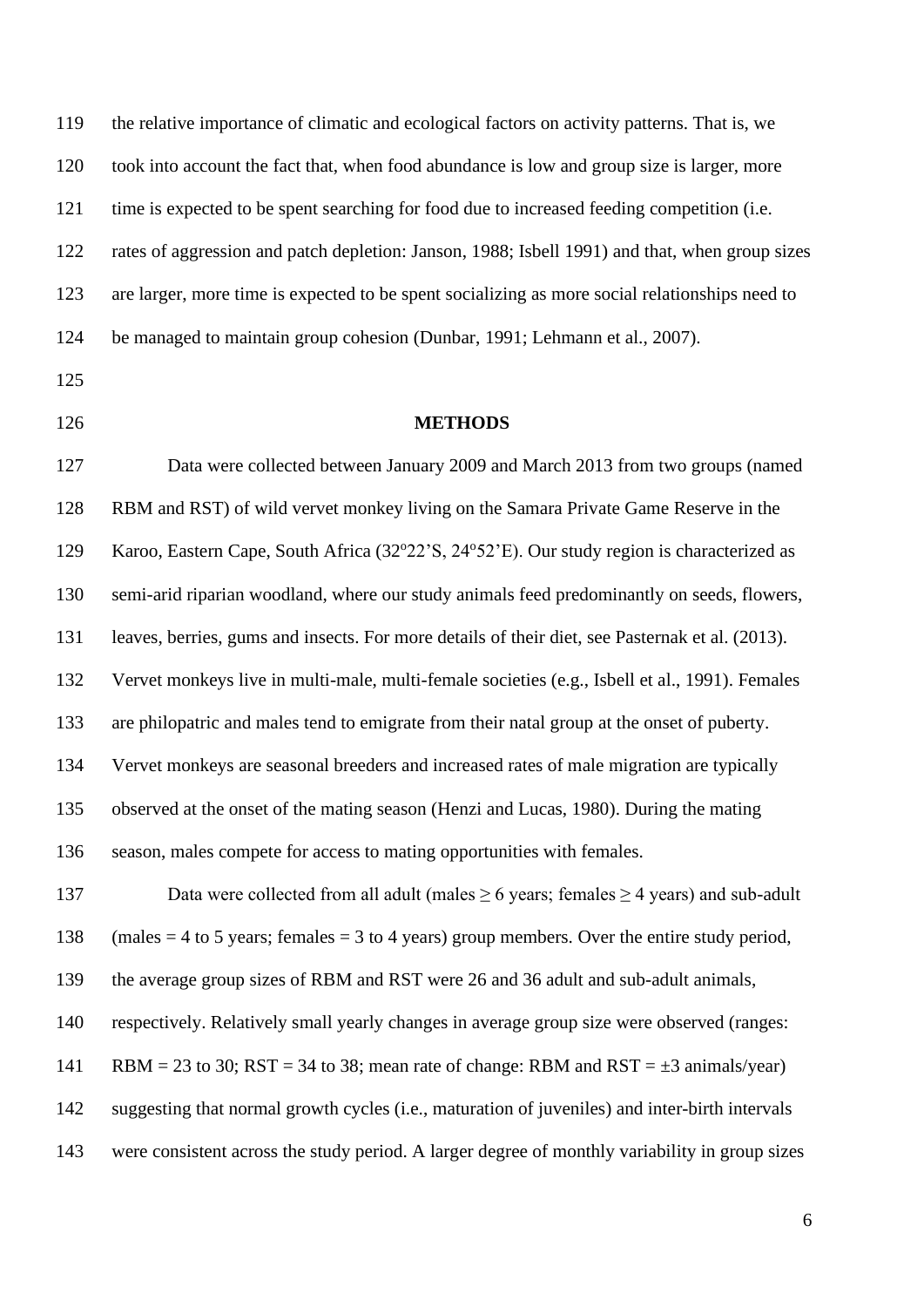144 (ranges: RBM = 17 to 36; RST = 31 to 44) was likely the result of fluctuations in rates of male migration. The mating season in this region typically falls between April and June, while the birth season typically falls between November and January. The hottest and wettest time of the year is from November to March and the coldest and driest time of the year occurs between June and August. All study animals were habituated to the presence of human observers, were individually recognizable, and lived on a completely natural diet (Pasternak et al., 2013). This study was entirely observational and did not affect the welfare of our study animals.

 Instantaneous scan sampling methods (Altmann, 1974) were used to collect data on the activity time budgets of all adult and sub-adult group members from the two groups. Scan data were collected every thirty minutes from all individuals that could be located within a ten-minute time window. The activity of each subject was recorded as falling into one of five mutually exclusive categories: i) Resting: when an animal was stationary without feeding or socializing, ii) Feeding: when an animal was consuming food, iii) Moving: when an animal was moving without feeding, iv) Socializing: when an animal was involved in allo-grooming, v) Other: when an animal was involved in aggressive, mating or play behavior. Any given animal was sampled only once within each scan. Across the four year study period, a total of 50,591 and 61,381 scans were collected from RBM and RST, respectively. Group censuses were taken daily to provide information on group size.

 Climate data for the entire study period were available from a local weather station 164 (32°12'S, 24°33'E), which provided information on daily ambient temperatures (°C: mean, maximum and minimum), relative humidity (%) and rainfall (mm). Of the 865 days on which we collected behavioral data, climate data were unavailable for 158 days, leaving 707 days of observation as the focus of our analysis.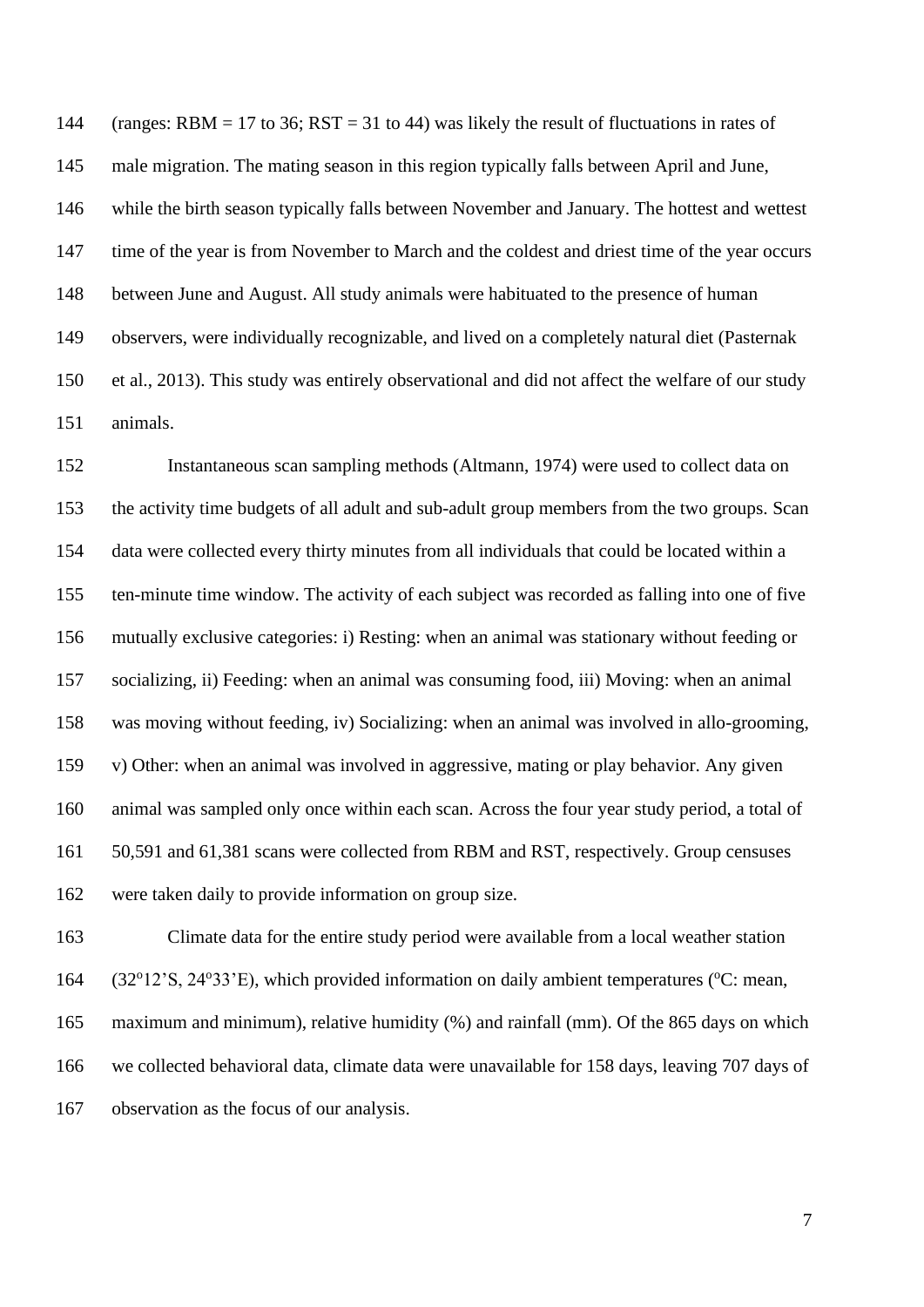| 168 | Seasonal patterns of the net primary productivity of plant biomass – across all                  |
|-----|--------------------------------------------------------------------------------------------------|
| 169 | climatic zones – have been shown to be positively correlated with rainfall (e.g., Del Grosso et  |
| 170 | al., 2008). Several studies specific to our study region (i.e., the Karoo, Eastern Cape) have    |
| 171 | also demonstrated positive correlations between vegetation abundance and rates of rainfall       |
| 172 | (e.g., Hoffman et al., 1990; du Toit, 2002). Therefore, because we did not directly collect      |
| 173 | food abundance data over the entire study period, we used rainfall as a proxy for monthly        |
| 174 | food abundance (e.g., Coe et al. 1976; Barton et al., 1992; Hill et al., 2003). Since there is a |
| 175 | time-lag in the effect that rainfall has on vegetation biomass, and hence the abundance of       |
| 176 | food available, we used two-month cumulative rainfall as an estimate of food abundance           |
| 177 | (e.g., Barton et al., 1992).                                                                     |
| 178 |                                                                                                  |
| 179 | Data analysis                                                                                    |
| 180 |                                                                                                  |
| 181 | We calculated, at the group level, the proportion of scans collected each day that our           |
| 182 | subjects spent resting, feeding, moving and socializing. This was calculated separately for      |
| 183 | males and females. We ran a series of generalized linear mixed models (GLMMs) to explore         |
| 184 | the effect of climatic variability on activity. The following analyses were repeated             |
| 185 | independently on males and females for both the non-mating and mating seasons. We entered        |
| 186 |                                                                                                  |
|     | either the proportion of time spent resting, feeding, socializing or moving as our dependent     |

variables. We applied an arcsine transformation to all our dependent variables to improve

normality. Our five climatic variables (mean, maximum and minimum ambient temperatures,

rainfall and relative humidity) were all highly inter-correlated (all *P*<0.001), with the

exception of minimum ambient temperature and relative humidity (*P*=0.14). Mean ambient

temperature was positively correlated with maximum and minimum ambient temperatures

and rainfall, and negatively correlated with relative humidity. Therefore, of our five climatic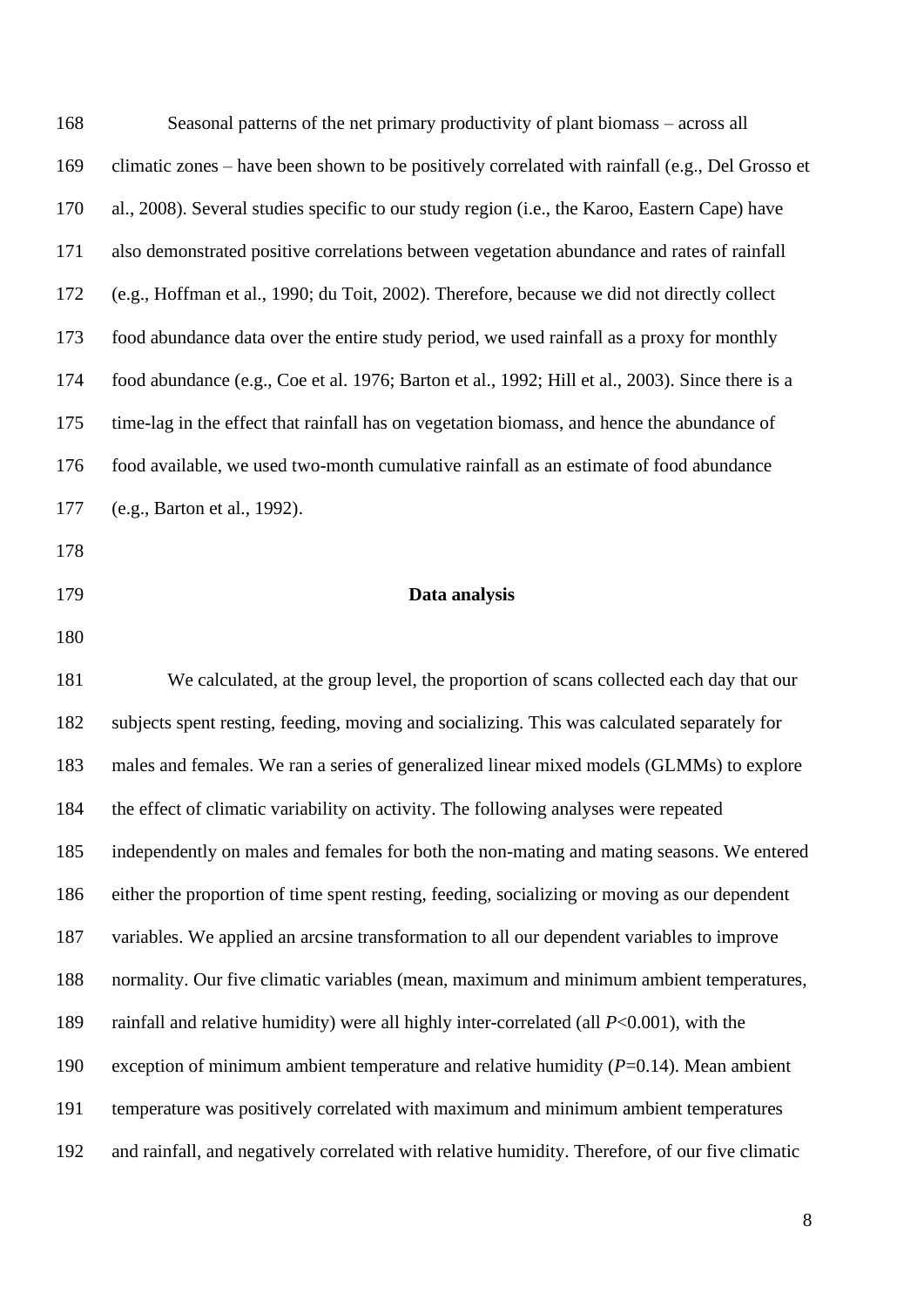variables, we entered only mean daily ambient temperature as an independent variable into our model. Estimated monthly food abundance and group size were also entered as independent variables. We entered the number of daylight hours for each scan day, and the month of the year as control fixed factors in order to account for potential seasonal changes in activity patterns (e.g., Hill et al., 2003). We entered the day of the scan nested inside group ID as random factors to control for the non-independence and clustering of our dataset (Pinheiro and Bates, 2000; Tabachnick and Fidell, 2007). Scans were collected from both groups on the same day.

 This 'full model' approach allowed us to explore the effect that our independent variables had on our dependent variables, whilst controlling for the effects of our control variables. For the sake of brevity, we discuss only those results directly related to our predictions. All analyses were performed in STATA v10 Software (StataCorp, 2007). See Tables 1 and 2 for details of the effects of temperature, estimated food abundance and group size on the four main activity categories (i.e., resting, feeding, socializing and moving). See 207 the electronic supplementary material for full GLMM results (Tables S1 and S2).

## **RESULTS**

Over the four-year study period, mean ambient temperatures ranged from  $-5.8 \degree C$  to 212  $\,$  42.1 °C. The summer months (November to March) can be characterized as receiving higher ambient temperatures, rainfall and relative humidity compared to the winter months (June to August: Fig. 1). Both the non-mating and mating seasons showed large ranges in mean 215 ambient temperature (non-mating season =  $3.7^{\circ}C - 30.3^{\circ}C$ ; mating season =  $3.8^{\circ}C - 24.6^{\circ}C$ ) 216 and estimated food abundance (non-mating season  $= 0.25$ mm – 128.53mm; mating season  $=$ 7.36mm – 142.49mm). High and low temperatures were observed in both the non-mating

**Seasonal trends in climate and activity**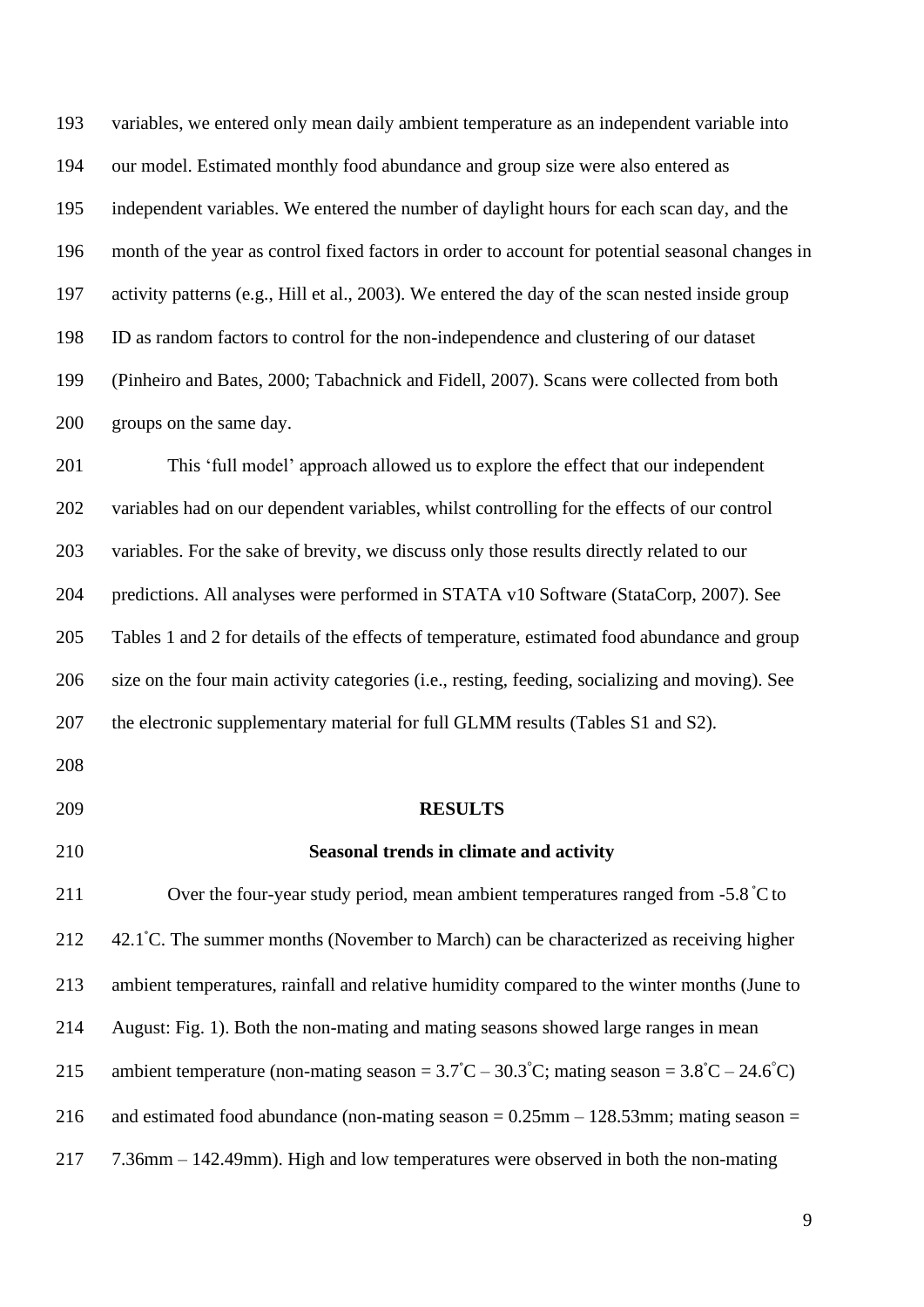| 242 | was high. For females, although the proportion of time spent feeding was unrelated to                                               |                       |
|-----|-------------------------------------------------------------------------------------------------------------------------------------|-----------------------|
| 241 | and smaller proportions of time spent moving (Table 2d) when estimated food abundance                                               |                       |
| 240 | (Table 2b). For males, significantly larger proportions of time were spent feeding (Table 2b),                                      |                       |
| 239 | proportion of time spent feeding was unrelated to temperature for both males and females                                            |                       |
| 238 | temperature for both males and females in the mating season (Table 2a). Similarly, the                                              |                       |
| 237 | In support of our prediction, the proportion of time spent resting was unrelated to                                                 |                       |
| 236 | The mating season                                                                                                                   | <b>Insert Table 1</b> |
| 235 | socializing was unrelated to the size of the group for both males and females (Table 1c).                                           |                       |
| 234 | abundance for both males and females (Tables 1b, d). Similarly, the proportion of time spent                                        |                       |
| 233 | The proportions of time spent feeding and moving were unrelated to estimated food                                                   |                       |
| 232 | lower temperatures compared to higher temperatures for both males and females (Table 1b).                                           |                       |
| 231 | non-mating season (Table 1a). A significantly larger proportion of time was spent feeding in                                        |                       |
| 230 | at higher temperatures, compared to lower temperatures for both males and females in the                                            |                       |
| 229 | In support of our prediction, a significantly larger proportion of time was spent resting                                           | 1 and $2$             |
| 228 | The non-mating season                                                                                                               | Insert Figs.          |
| 227 | make sure they have access to sufficient resources to succeed (Lee, 1987; Butynski, 1988).                                          |                       |
| 226 | reproduction (Fig. 2), support the view that vervet monkeys synchronize their reproduction to                                       |                       |
| 225 | seasonal patterns we observed in estimated food abundance, feeding time and stages of                                               |                       |
| 224 | spent socializing consistently accounted for less than 10% of the day across the year. The                                          |                       |
| 223 | with time spent moving ranging between 20% and 30% of the day across the year, while time                                           |                       |
| 222 | and lowest in the winter $(\sim 30\%)$ . The time spent moving or socializing was less variable,                                    |                       |
| 221 | dry winters. Conversely, the amount of time spent resting was highest in the summer $(\sim45\%)$ ,                                  |                       |
| 220 | approximately 20% of the day in the hot, wet summers, to over 40% of the day in the cold,                                           |                       |
| 219 | of time spent feeding was highly variable across the year (Fig. 2), ranging from                                                    |                       |
| 218 | (highest = $42^{\circ}$ C, lowest = $0^{\circ}$ C) and mating season (highest = $37^{\circ}$ C, lowest = $0^{\circ}$ C). The amount |                       |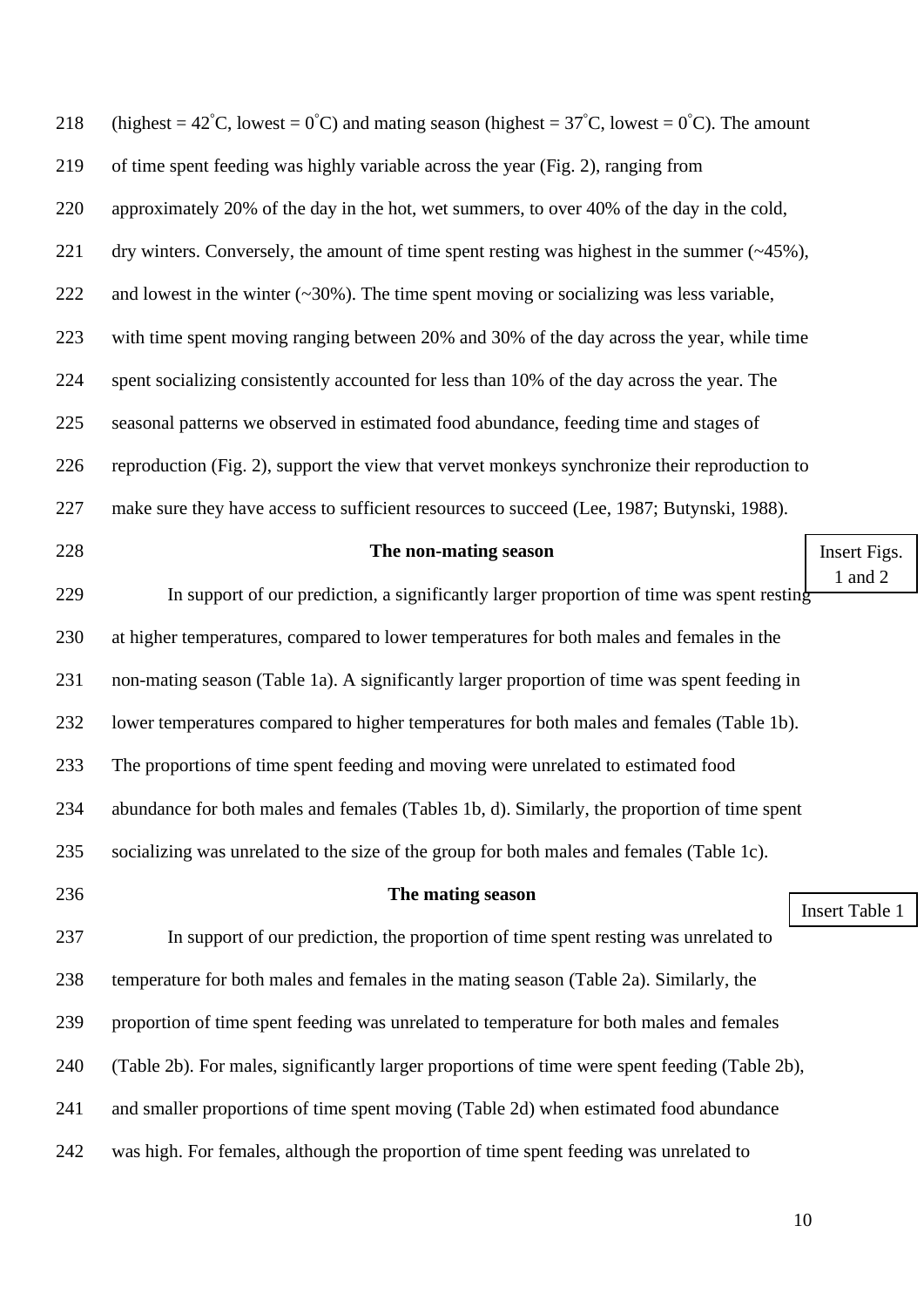| 243 | estimated food abundance (Table 2b), they spent a significantly smaller proportion of time         |
|-----|----------------------------------------------------------------------------------------------------|
| 244 | moving when estimated food abundance was high (Table 2d). In partial support of our                |
| 245 | prediction, males, but not females, spent a significantly larger proportion of time socializing    |
| 246 | when group sizes were larger (Table 2c).                                                           |
| 247 | <b>Insert Table 2</b>                                                                              |
| 248 | <b>DISCUSSION</b>                                                                                  |
| 249 | Vervet monkeys in our study population spent more time resting when temperatures                   |
| 250 | were high, and did so at the expense of feeding. When temperatures were cold, more time            |
| 251 | was spent feeding at the expense of resting. These findings are congruent with the suggestion      |
| 252 | that animals prioritize staying cool in hot periods to reduce heat load and water loss, and        |
| 253 | consume more food in cold periods to satisfy the increased energetic demands of                    |
| 254 | thermoregulation and digestion.                                                                    |
| 255 | Although it has been argued frequently that time spent resting is a 'reserve' of spare             |
| 256 | time that can easily be given over to feeding during periods of increased energetic demand,        |
| 257 | this fails to recognize the importance of resting time for behavioral thermoregulation.            |
| 258 | Although it has been suggested that, in baboons, resting and shade-use are used only               |
| 259 | opportunistically (Hill, $2006$ ) – as the priority is presumed to always be feeding – our results |
| 260 | indicate that, for vervet monkeys, the importance of resting is so strong that resting is          |
| 261 | prioritized over feeding at high temperatures. Potential differences between these two species     |
| 262 | in their ability to tolerate heat exposure might be explained by the smaller body mass of          |
| 263 | vervet monkey compared to baboons, which makes them more labile to changes in ambient              |
| 264 | temperature. Baboons, for example, have been shown to tolerate much higher heat loads than         |
| 265 | expected (Brain & Mitchell 1999; Mitchell et al. 2009).                                            |
| 266 | In addition to the direct constraint that temperature has on activity, temperature also            |
| 267 | indirectly affects activity through its determination of habitat productivity and food             |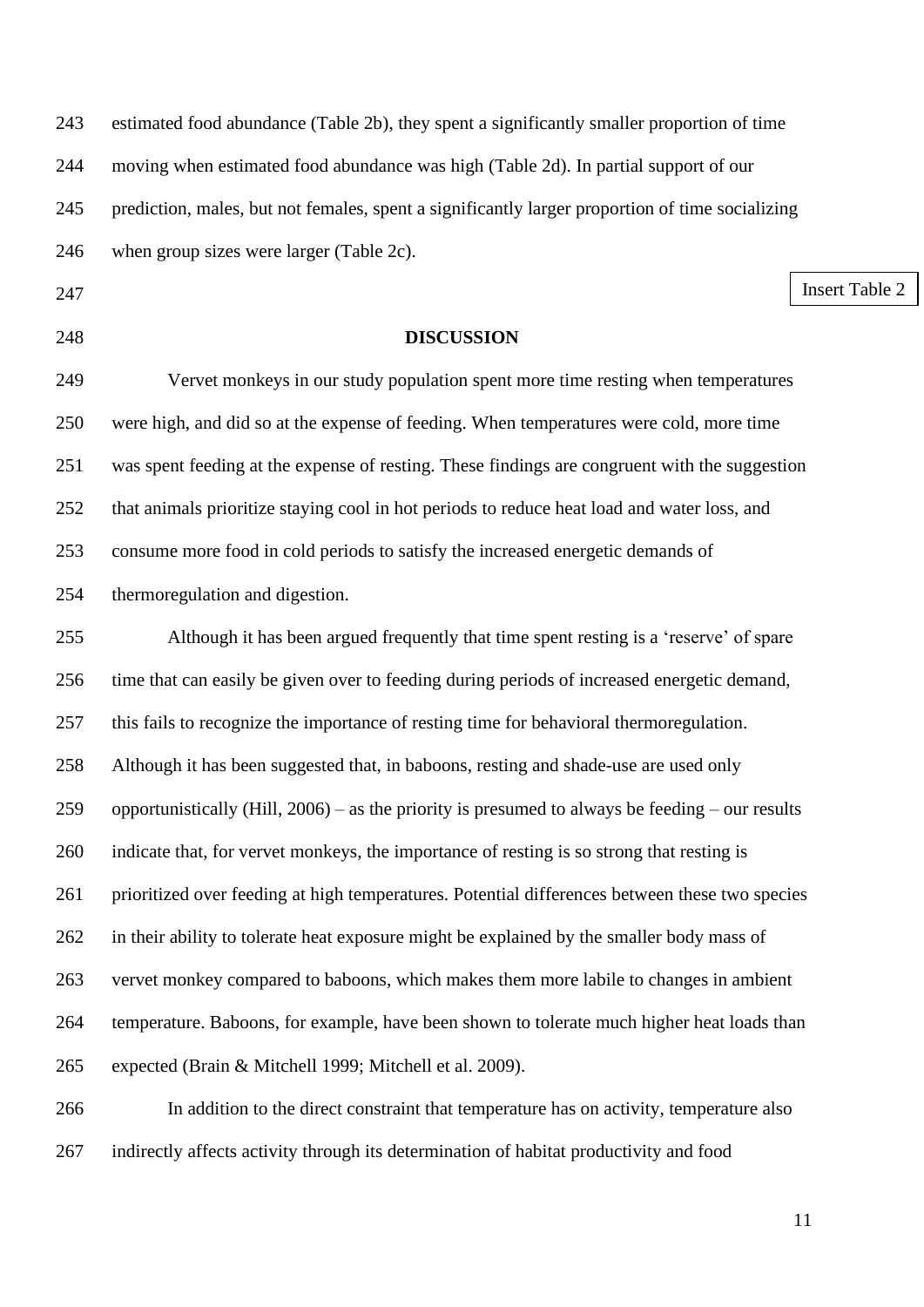abundance (e.g., Clutton-Brock, 1977; Wrangham, 1980). In our study, however, the direct impact of climate (i.e., mean ambient temperature, which was positively correlated with rainfall and negatively correlated with humidity) was the most influential factor in predicting the amount of time an individual had available to rest and feed. When controlling for the effect of ambient temperature, we found no evidence that estimated food abundance or the size of the group was related to the time spent feeding or resting. These findings are consistent with previous conclusions made on the importance of the thermal environment in predicting activity patterns in primates (e.g., Hill, 2006; Korstjens et al., 2010).

 We found that, in the mating season, time spent resting and feeding was unrelated to temperature, suggesting that individuals were not adjusting their behavior to prioritize thermoregulatory and energetic efficiency. Instead, these results suggests that, due to the necessary investment in socio-sexual behavior and its associated reproductive benefits, both males and females were exposing themselves to higher heat loads than they would typically, and were feeding less than their energetic requirements demanded. In contrast to the non- mating season, estimated food abundance had a significant impact on activity in the mating season. Both males and females spent more time moving when estimated food abundance was low. This is congruent with the suggestion that individuals should be able to feed more, relative to the time they spend searching for food, when food abundance is high (Janson, 1988). Curiously however, this relationship was only observed in the mating season, not in the non-mating season. Our finding that climate constrains activity in the non-mating season, but not the mating season, may help us explain these results. In the non-mating season, feeding times were most strongly predicted by temperature, and were unrelated to estimated food abundance. However, in the mating season, when individuals appear to behave independently of climate (due to the importance of socio-sexual behavior), foraging behaviors (i.e., feeding and moving) are more strongly predicted by estimated food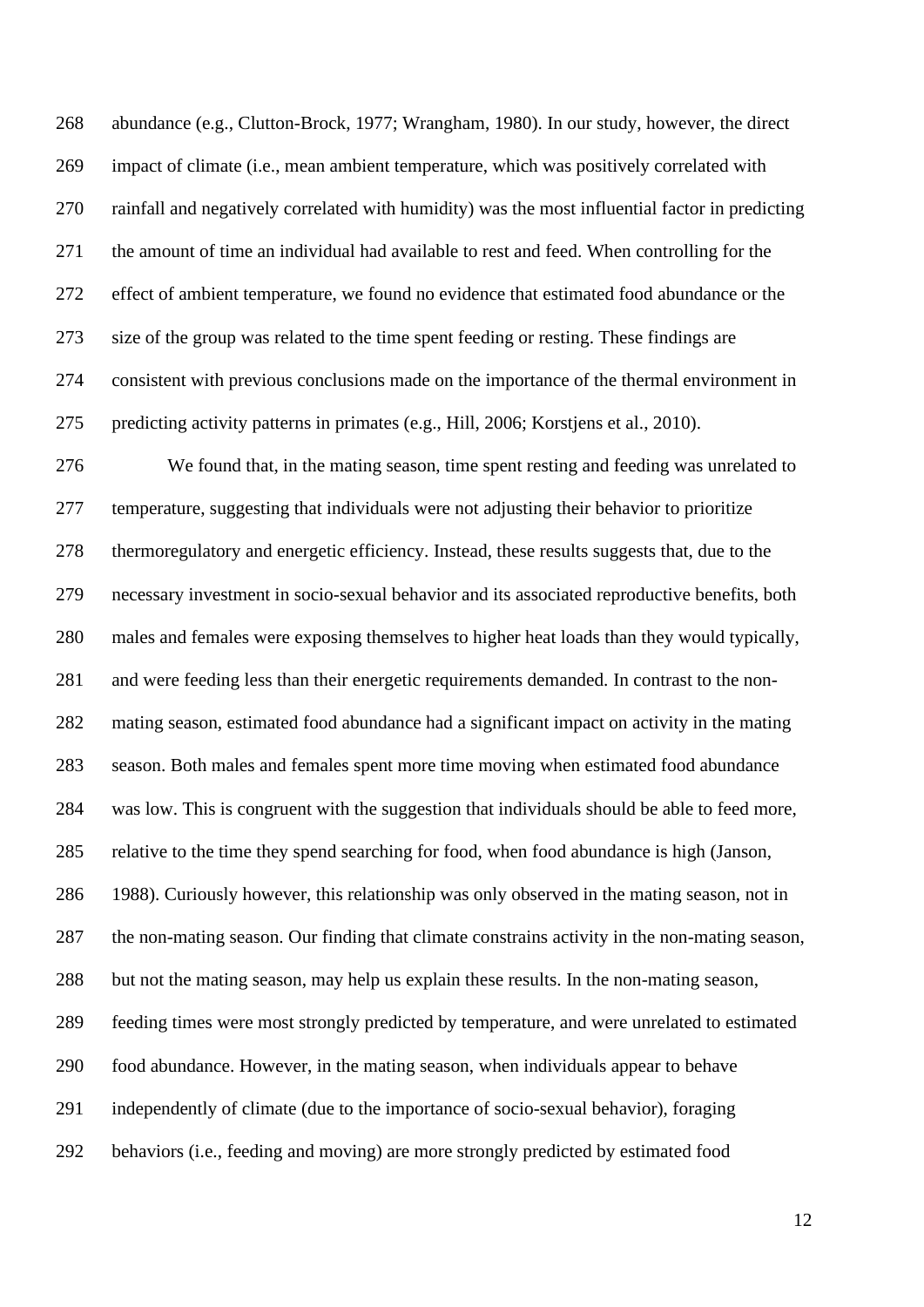abundance. This may also be due to the exponential decline in estimated food abundance in the mating season (see Fig. 1), making animal activity more sensitive to food abundance during this period.

 In contrast to the suggestion that group size is a major determinant of social behavior in primates (Dunbar, 1991), we found no relationship between the size of the group and the proportion of time spent socializing. Although the robustness of the relationship between grooming (the constituent of our social activity category) and group size, and its importance to group cohesion, has recently been questioned (Grueter et al., 2013; but see Dunbar and Lehmann, 2013), it is important to note that Dunbar's analyses were run at the level of the population and species (Dunbar, 1991), and so may not necessarily apply to these fine- grained differences within a given habitat and population. Alternatively, the absence of a relationship between group size and social time may be a reflection of the unusually large group sizes of vervet monkey observed during this study. As reviewed in Pasternak et al. (2013), the large size of our study groups compared is likely to reflect the particular nature of their habitat: our study groups occupy high quality riparian habitat, which is surrounded by low quality habitat with a lack of water. This leads to a high density of vervet groups along the river system, and seems to retard fission into smaller groups (as this would require daughter groups to occupy the low quality areas beyond the river). Lehmann et al. (2007) suggested that when primate group sizes are over 40, ecological pressures are more likely to compromise the time available individuals have to groom. Our findings support this view. In the mating season males, but not females, spent more time being social when group sizes were larger. Although these findings fit with the hypothesis that larger group sizes require more time to be devoted to grooming to enhance group cohesion (Dunbar, 1991), the fact that this relationship was observed only in the mating season, and only in males, suggests that the increase in grooming behavior is more likely a result of the increased prevalence of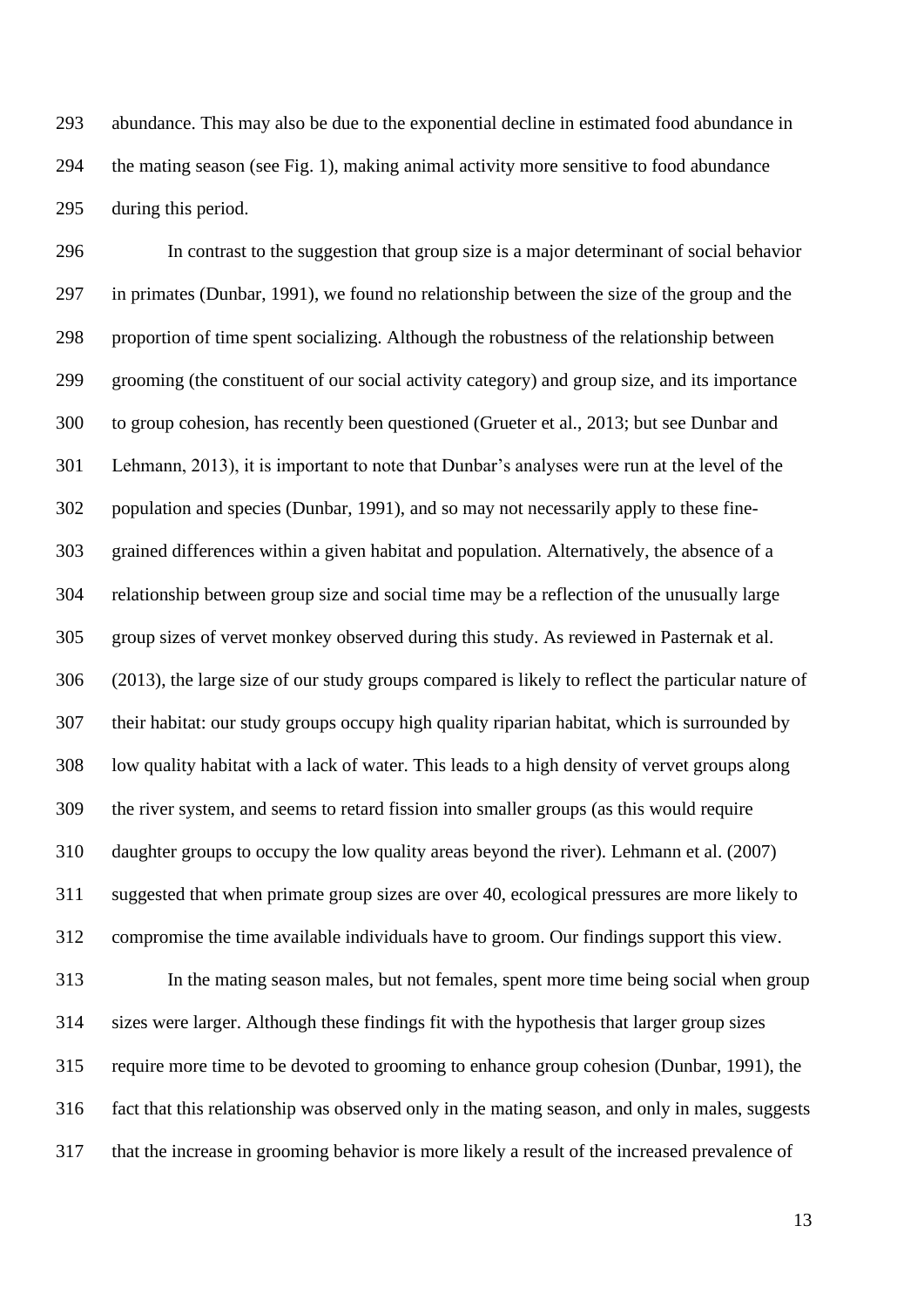mating. In the mating season males tend to spend more time grooming females to improve mating opportunities (Gumert, 2007). Moreover, due to the higher frequencies of male-male competition in the mating season (Henzi and Lucas, 1980) – where dominant individuals tend to gain better access to females (Cowlishaw and Dunbar, 1991; Majolo et al., 2012) – grooming is likely to play an important role in managing male-male conflict. For example, grooming is often exchanged by former opponents to reconcile the costs of aggression (Cheney and Seyfarth, 1989; McFarland and Majolo, 2011a,b). Therefore, when group sizes are larger in the mating season – in terms of both potential mating partners and competitors – there is likely to be increased demand for social activity. The difficulty of monopolizing females in larger groups in the mating season (Cowlishaw and Dunbar, 1991) may also explain why females were able to spend more time feeding when group sizes were larger; as their activity was less constrained by male socio-sexual behavior. Concomitantly, animals would need to spend more time feeding when group sizes were larger due to overall increased rates of feeding competition (Henzi et al., 2013).

 Taken together, our findings support the view that climate has a direct and significant impact on animal activity patterns. Climate clearly constrains the activity of vervet monkeys, and our results suggest that, at least within this region of their geographic distribution, they have the behavioral flexibility to respond to variability in temperature in order to fulfill their thermal and energetic demands. However, during the mating season both males and females potentially appear to be thermally and energetically compromised, due to the increased demand and importance of socio-sexual behavior. Future studies need to explore in more detail how the mating season affects physiological condition. A number of recent studies have contributed our understanding of the cortisol stress response of primates during such periods (e.g., Ostner et al., 2008; Higham et al., 2012; McFarland et al., 2013). Future important avenues of research should include the assessment of body temperature patterns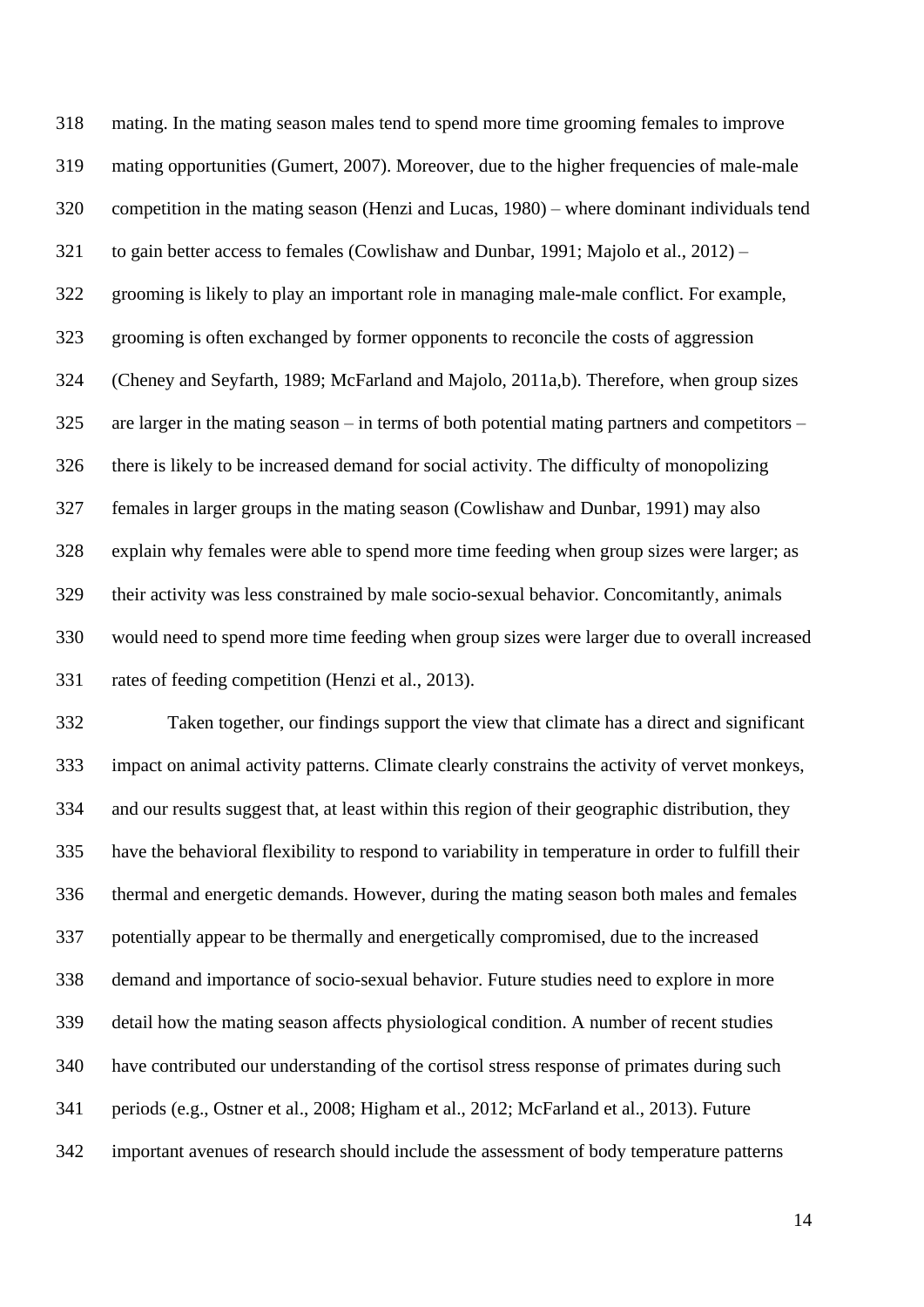and body condition in response to environmental stress. Such data will provide an indication of the thermoregulatory efficiency of a species or population, and assess whether they have the ability to maintain homeothermy when stressed.

 The current thriving distribution of vervet monkeys in the Eastern Cape (Pasternak et al., 2013) indicates that our study animals' current environmental variability is within a range that they are able to tolerate. However, climate change scenarios predict that the Karoo will get increasingly hot and dry over the next 100 years (Midgley et al., 2001), which could affect species distribution, threatening their survival (Erasmus et al., 2002; Hoffman et al., 2009; Korstjens et al., 2010). Korstjens et al. (2010) propose that a 2°C increase in ambient temperature will demand an increase in 'enforced' resting time (i.e., for thermoregulation) which will significantly constrain the time available for other important behaviors such as feeding and socializing. Further investigation into whether a species has the physiological (including behavioral) flexibility to deal with environmental stress – in terms of extreme heat and cold, drought, food shortages and loss of favorable microclimates – are urgently needed if we are to fully understand the consequences that a changing environment will have on its distribution and survival.

## **ACKNOWLEDGEMENTS**

 We are very grateful to Sarah and Mark Tompkins for permission to work on Samara Private Game Reserve. We would also like to thank Nicholas Ducheminsky, Nicola Forshaw, Alena and Eric Matlock, Petra McDougall, Derek Murphy, Jessica Parker, Graham Pasternak, Tom Rutherford, Jessica Sashaw, April Takahashi and Brittany Thomas for assistance in data collection over the four year study period.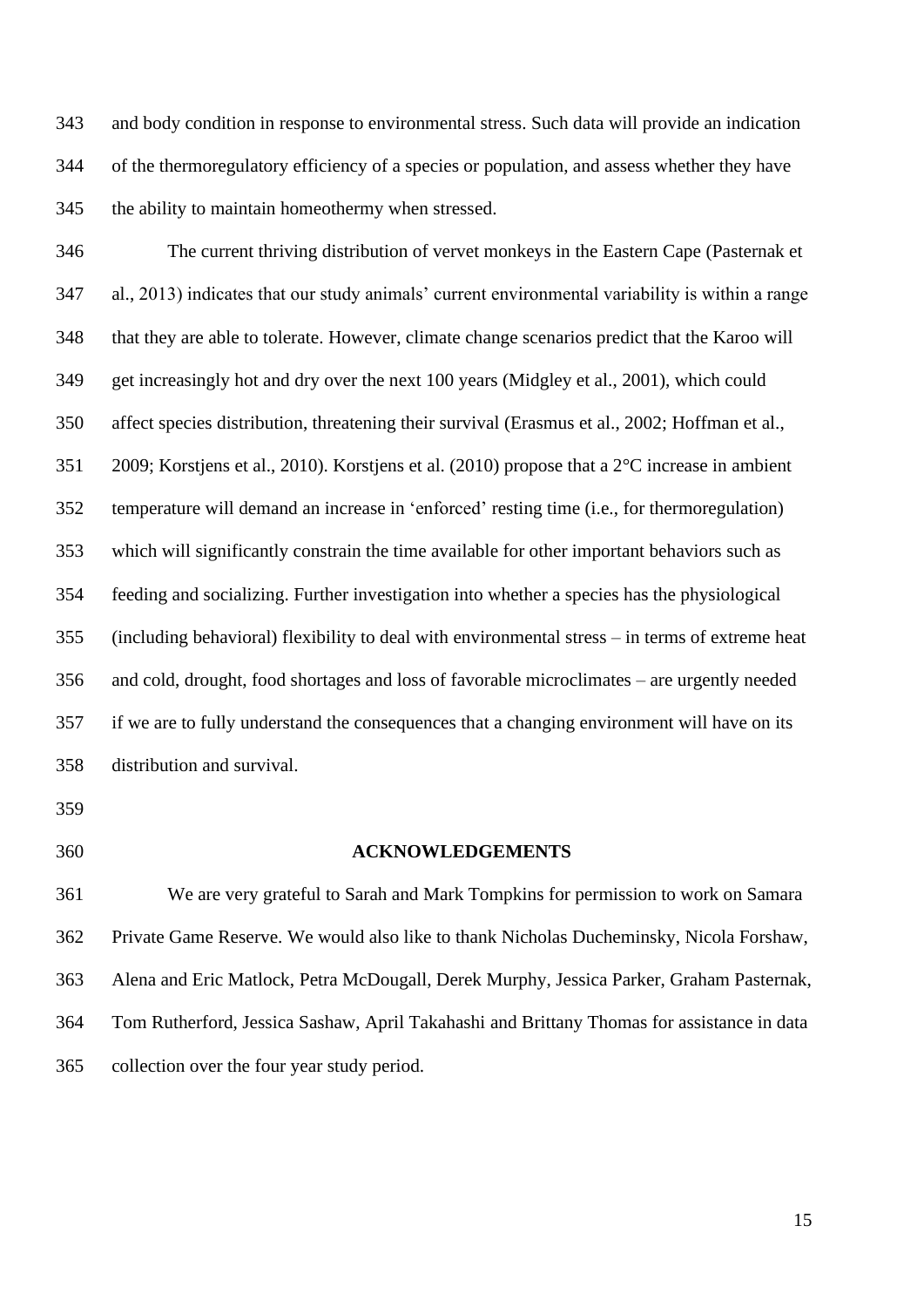Altmann J. 1974. Observational study of behavior: Sampling methods. Behaviour 49:227- 267. Barton RA, Whitten A, Strum SC, Byrne RW, Simpson AJ. 1992. Habitat use and resource availability in baboons. Anim Behav 43:831-844. Butynski TM. 1988. Guenon birth seasons and correlates with rainfall and food. In: Gautier- Hion A, Bourlière F, Gautier JP, Kingdon J, editors. A primate radiation: evolutionary biology of the African guenons. Cambridge: Cambridge University Press. p 284-322. Campos FA, Fedigan LM. 2009. Behavioural adaptations to heat stress and water scarcity in white-faced capuchins (*Cebus capucinus*) in Santa Rosa National Park, Costa Rica. Am J Phys Anthropol 138:101-111. Cheney DL, Seyfarth RM. 1989. Redirected aggression and reconciliation among vervet monkeys, *Cercopithecus aethiops*. Behaviour 110:258-275. Clutton-Brock TH. 1977. Primate Ecology: Studies of Feeding and ranging Behavior in Lemurs, Monkey and apes. London: Academic Press. Coe MJ, Cumming DH, Phillipson J. 1976. Biomass and production of large African herbivores in relation to rainfall and primary production. Oecologia 22(4):341-354. Cowlishaw G, Dunbar RIM. 1991. Dominance rank and mating success in male primates. Anim Behav 41:1045-1056. Del Grosso S, Parton W, Stohlgren T, Zheng D, Bachelet D, et al. 2008. Global potential net primary production predicted from vegetation class, precipitation, and temperature. Ecology 89:2117-2126. Du Toit PCV. 2002. Modelling Nama Karoo subshrub dry matter production using climatic variables: research in action. S Afr J Sci 98:541-542.

**LITERATURE CITED**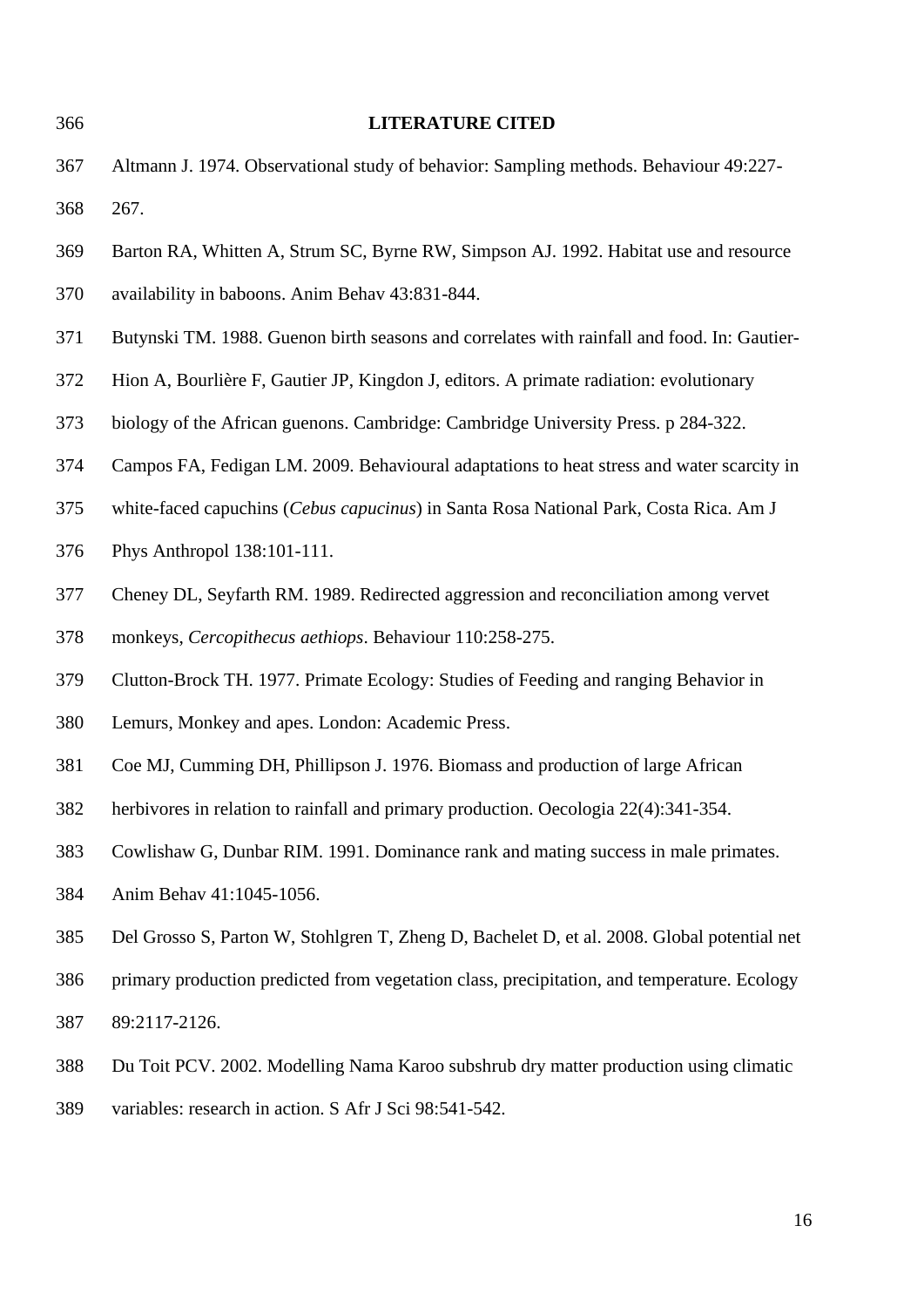- Dunbar RIM. 1992. Time: a hidden constraint on the behavioural ecology of baboons. Behav Ecol Sociobiol 31:35–49.
- Dunbar RIM. 1991. Functional significance of social grooming in primates. Fol Primatol 57(3):121-131.
- Dunbar RIM, Lehmann J. 2013. Grooming and social cohesion in primates: a comment on
- Grueter et al. Evol Hum Behav 34(6):453-455.
- Dunbar RIM, Korstjens AH, Lehmann J. 2009. Time as an ecological constraint. Biol Rev 84:413-429.
- Elizondo R. 1971. Temperature regulation in primates. Int Rev Physiol 15:71-118.
- Erasmus BF, Van Jaarsveld AS, Chown SL, Kshatriya M, Wessels KJ. 2002. Vulnerability of
- South African animal taxa to climate change. Glob Chang Biol 8(7):679-693.
- Gordon CJ. 1985. Relationship between autonomic and behavioural thermoregulation in the
- mouse. Physiol Behav 34:687-690.
- Grueter CC, Bissonnette A, Isler K, van Schaik CP. 2013. Grooming and group cohesion in
- primates: implications for the evolution of language. Evol Hum Behav 34:61–68.
- Gumert MD. 2007. Payment for sex in a macaque mating market. Anim Behav 74(6):1655-
- 1667.
- Henzi SP, Forshaw N, Boner R, Barrett L, Lusseau D. 2013. Scalar social dynamics in female
- vervet monkey cohorts. Phil Trans R Soc B 368(1618):20120351.
- Henzi SP, Lycett JE, Piper SE. 1997. Fission and troop size in a mountain baboon population.
- Anim Behav 53(3):525-535.
- Henzi SP, Lucas JW. 1980. Observations on the inter-troop movement of adult vervet
- monkeys (*Cercopithecus aethiops*). Fol Primatol 33(3):220-235.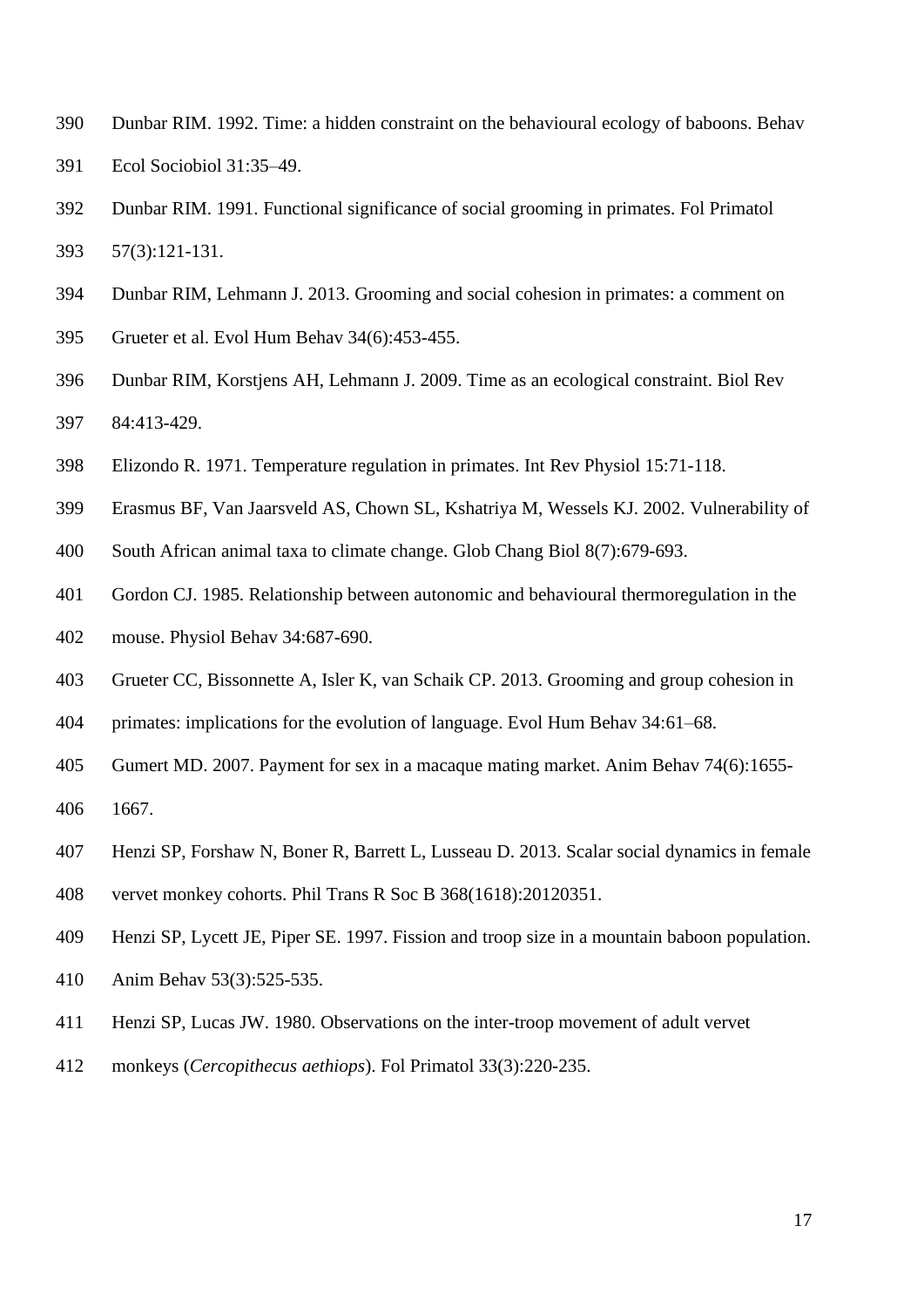- Higham JP, Heistermann M, Maestripieri D. 2013. The endocrinology of male rhesus
- macaque social and reproductive status: a test of the challenge and social stress hypotheses.
- Behav Ecol Sociobiol 67:19-30.
- Hill RA. 2006. Thermal constraints on activity scheduling and habitat choice in baboons. Am
- J Phys Anthropol 129:242-249.
- Hill RA, Barrett L, Gaynor D, Weingrill T, Dixon P, Payne H, Henzi SP. 2003. Day length,
- latitude and behavioural (in)flexibility in baboons (*Papio cynocephalus ursinus*). Behav Ecol Sociobiol 53:278–286.
- Hoffman MT, Carrick PJ, Gillson L, West AG. 2009. Drought, climate change and vegetation
- response in the succulent karoo, South Africa. S Afr J Sci 105(1-2):54-60.
- Hoffman MT, Barr GD, Cowling RM. 1990. Vegetation dynamics in the semi-arid eastern
- Karoo, South Africa: the effect of seasonal rainfall and competition on grass and shrub basal
- cover. S Afr J Sci 86(7-10):462-463.
- Isbell LA. 1991. Contest and scramble competition: patterns of female aggression and
- ranging behavior among primates. Behav Ecol 2(2):143-155.
- Isbell LA, Cheney DL, Seyfarth RM. 1991. Group fusions and minimum group sizes in
- vervet monkeys (*Cercopithecus aethiops*). Am J Primatol 25(1):57-65.
- Janson CH. 1988. Intra-specific food competition and primate social structure: a synthesis.
- Behaviour 105:1-17.
- Korstjens AH, Lehmann J, Dunbar RIM. 2010. Resting time as an ecological constraint on
- primate biogeography. Anim Behav 79:361-374.
- Lee PC. 1987. Nutrition, fertility and maternal investment in primates. J Zool 213(3):409- 422.
- Lehmann J, Korstjens AH, Dunbar RIM. 2007. Group size, grooming and social cohesion in
- primates. Anim Behav 74(6):1617-1629.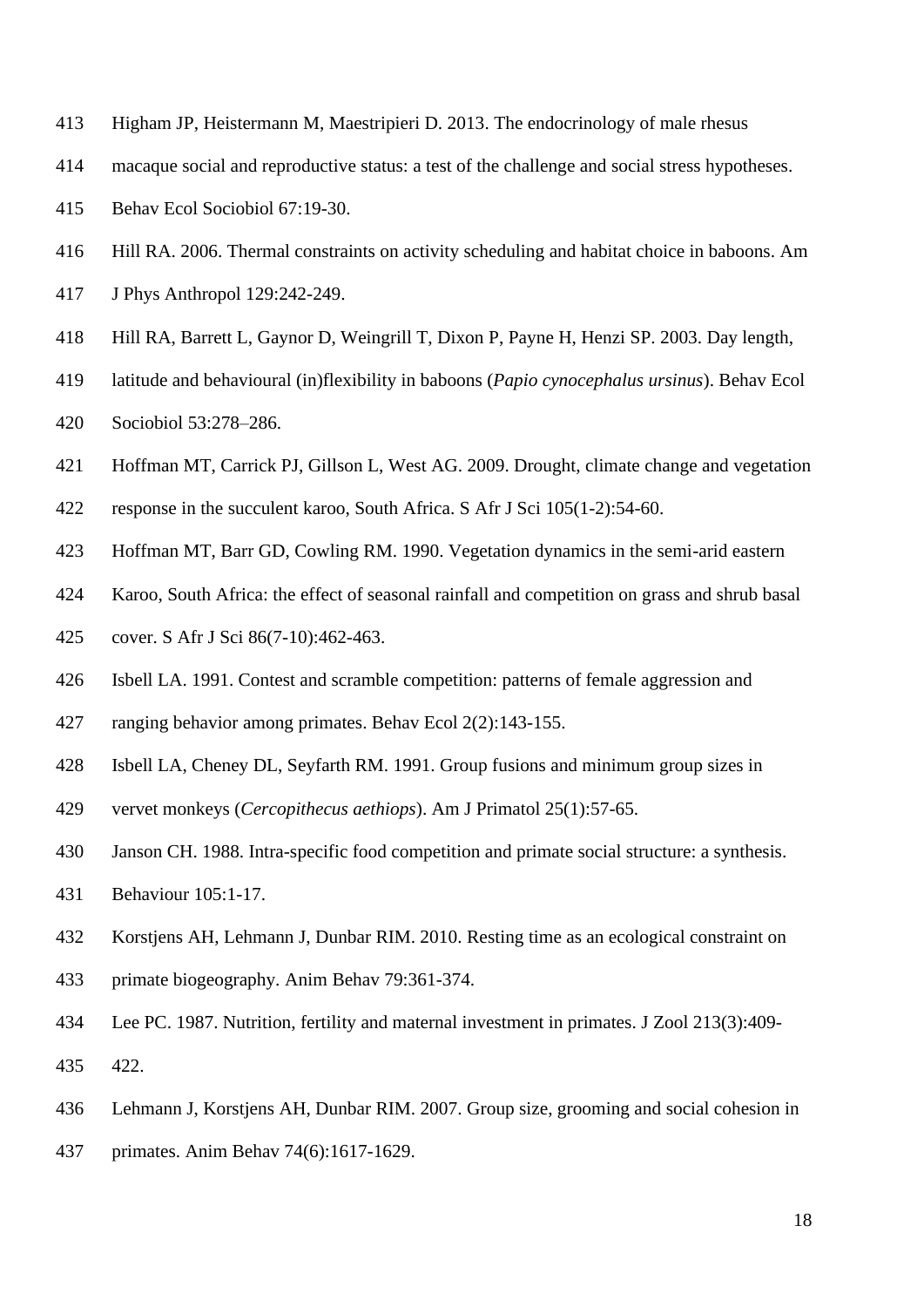- Majolo B, McFarland R, Young C, Qarro M. 2013. The effect of climatic factors on the
- activity budgets of a temperate primate, the Barbary macaque (*Macaca sylvanus*). Int J Primatol 34:500-514.
- Majolo B, Lehmann J, de Bortoli Vizioli A, Schino G. 2012. Fitness-related beneftis of
- dominance in primates. Am J Phys Anthropol 147:652-660.
- McDougall P, Forshaw N, Barrett L, Henzi SP. 2010. Leaving home: responses to water
- depletion by vervet monkeys. J Arid Environ 74(8):924-927.
- McFarland R, Majolo B. 2013. Coping with the cold: predictors of survival in wild Barbary macaques, *Macaca sylvanus*. Biol Lett 9: 20130428.
- McFarland R, MacLarnon A, Heistermann M, Semple S. 2013. Physiological stress hormone
- levels and mating behaviour are negatively correlated in male rhesus macaques (*Macaca*
- *mulatta*). Anim Biol 63:331-341.
- McFarland R, Majolo B. 2011a. Reconciliation and the costs of aggression in wild Barbary
- macaques (*Macaca sylvanus*): a test of the integrated hypothesis. Ethology 117: 928-937.
- McFarland R, Majolo B. 2011b. The importance of considering the behavioural form of
- reconciliation in studies of conflict resolution. Int J Primatol 34(1): 15-29.
- Midgley G, Rutherford M, Bond WJ. 2001. The heat is on… impacts of climate change on
- plant diversity in South Africa. National Botanic Institute, Cape Town, South Africa.
- Muller MN, Wrangham RW. 2009. Sexual coercion in primates and humans: an evolutionary
- perspective on male aggression against females. USA: Harvard University Press.
- Ostner J, Heistermann M, Schülke O. 2008. Dominance, aggression and physiological stress
- in wild male Assamese macaques (*Macaca assamensis*). Horm Behav 54: 613-619.
- Pasternak G, Brown LR, Kienzle S, Fuller A, Barrett L, Henzi SP. 2013. Population ecology
- of vervet monkeys in a high latitude, semi-arid riparian woodland. Koedoe 55: 1-9.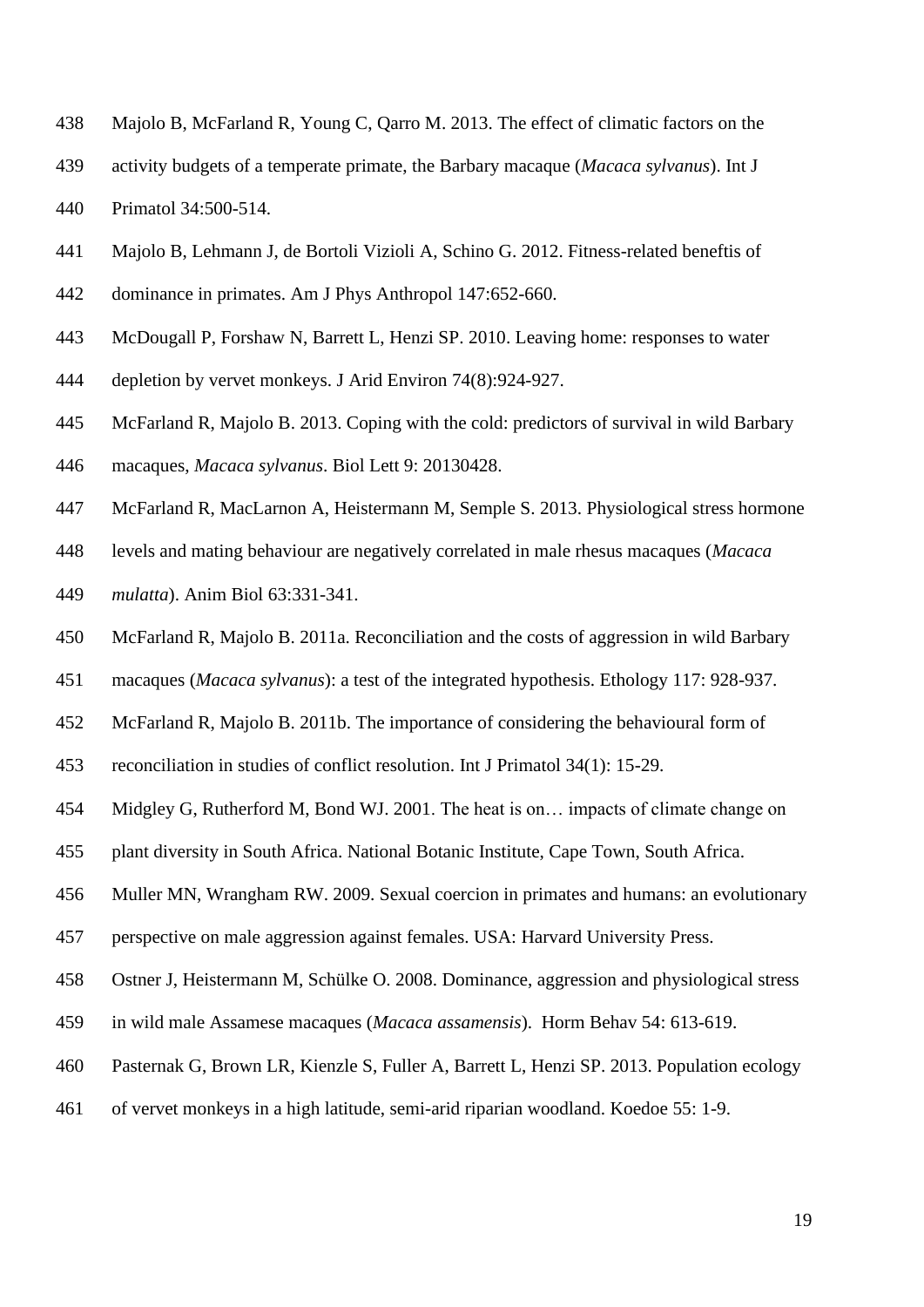- Pinheiro JC, Bates DM. 2000. Mixed effects models in S and S-PLUS. New York: Springer-Verlag.
- Satinoff E. 2011. Behavioral thermoregulation in the cold. Comprehensive Physiol 14:481- 505.
- Sato H. 2012. Diurnal resting in brown lemurs in a dry deciduous forest, northwestern
- Madagascar: implications for seasonal thermoregulation. Primates 53:255-263.
- Schülke O, Bhagavatula J, Vigilant L, Ostner J. 2010. Social bonds enhance reproductive
- success in male macaques. Curr Biol 20: 2207-2210.
- Silk JB, Beehner JC, Bergman TJ, Crockford C, Engh AL., et al. 2010. Strong and consistent
- social bonds enhance the longevity of female baboons. Curr Biol 20(15):1359-1361.
- Silk JB, Beehner JC, Bergman TJ, Crockford C, Engh AL, et al. 2009. The benefits of social
- capital: close social bonds among female baboons enhance offspring survival. Proc Roy Soc B 276: 3099-3104.
- 
- StataCorp. 2007. Stata statistical software: Release 10. Texas: Stata Press.
- Stelzner JK. 1988. Thermal effects on movement patterns of yellow baboons. Primates
- 29:91–105.
- Tabachnick BG, Fidell LS. 2007. Using multivariate statistics. Boston: Pearson Education.
- Taylor CR. 1970. II. Dehydration and heat: effects on temperature regulation of East African
- ungulates. Am J Physiol 219:1136-1139.
- Wrangham RW. 1980. An ecological model of female-bonded primate groups. Behaviour 75:262-300.